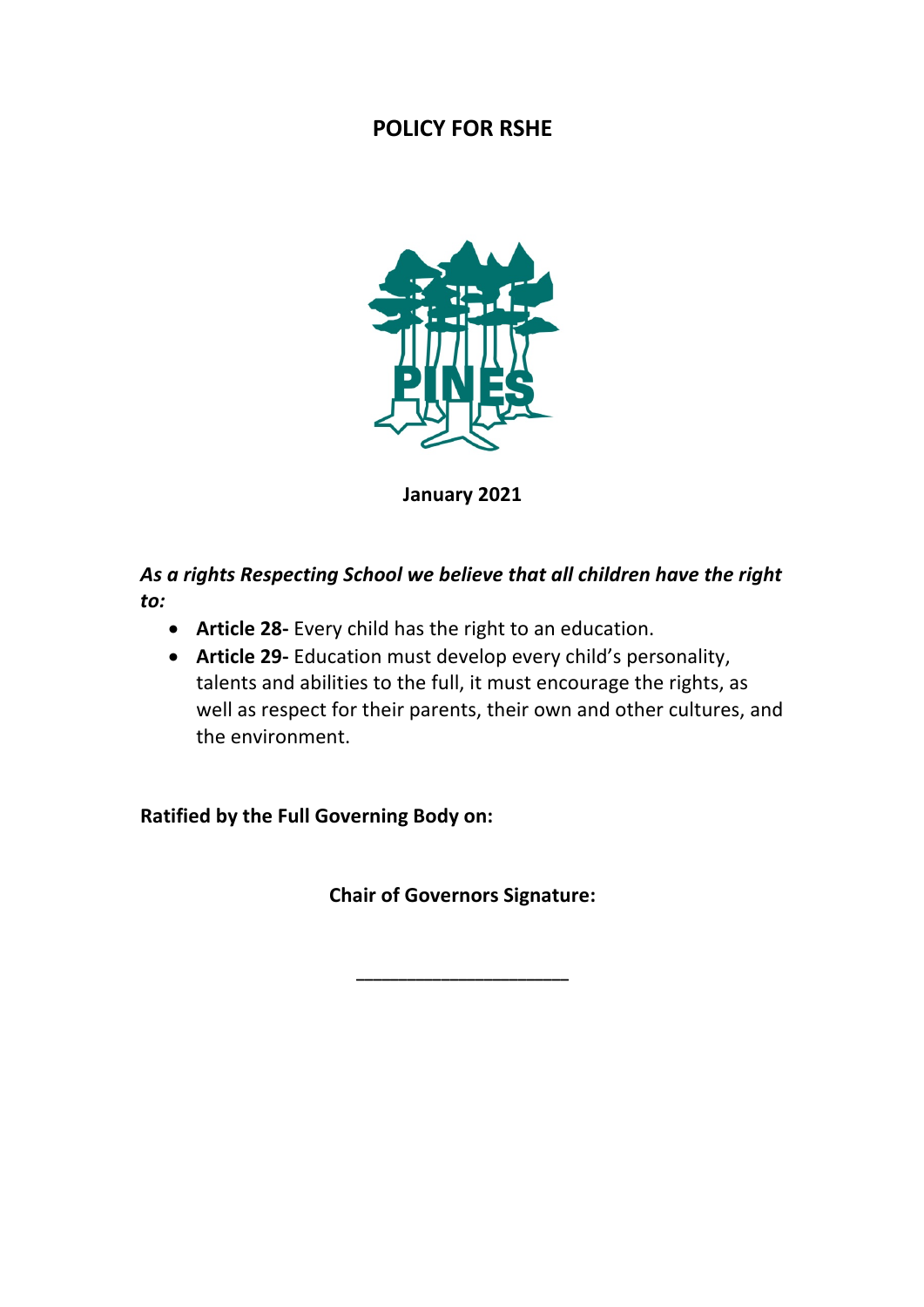## **The Pines School. Policy Statement for RSHE.**

### **Introduction:**

In keeping with DFES legislation and following the views of parents, staff and the schools Governing Body. The Pines Special school has decided that Sex and Relationships Education should be included in the school's curriculum in both primary and secondary education.

At The Pines School we follow the Jigsaw scheme of work for our M classes which offers us a comprehensive, carefully thought-through Scheme of Work which brings consistency and progression to our children's learning in this vital curriculum area. We have then adapted this for our E class children to fit in with their needs. The overview for both M and E classes can be seen on the school website.

## **Aims:**

The aims of relationships and sex education (RSE) at our school are:

- For students to develop the understanding that SRE is a gradual developmental process that is supported by a partnership between home and school.
- To provide students with skills, knowledge and attitudes to maintain a healthy lifestyle.
- To help students to respect themselves and others.
- To support students through their physical, emotional and moral development.
- To help students develop caring, loving relationship.
- To help students stay safe and to understand how to avoid the dangers of exploitation and enabling them to seek help if they feel themselves at risk.
- To develop knowledge and understanding of sexual reproduction
- To develop skills and understanding to enable students to make healthy, responsible choices about their health and well-being.
- To help students understand the significance and importance of stable relationships. To help students on the journey to becoming confident adults and to consider their own and others sexual health and well-being.
- To address inappropriate behaviours which occur in both public and private places.
- To develop the skills and understanding relating to personal hygiene.
- To provide individual programmes and/or support to students and parent/carers when required.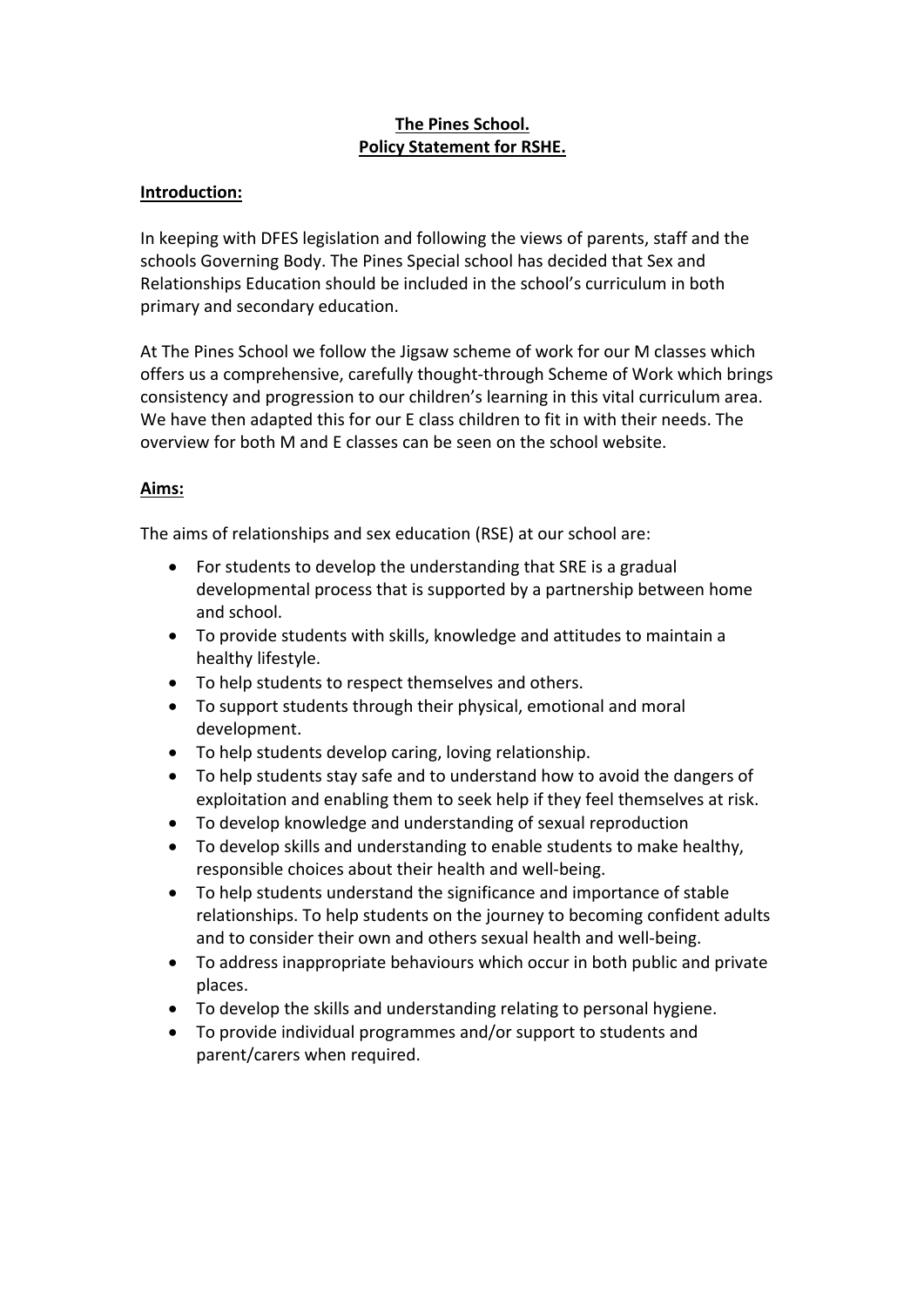## **RSHE**

At The Pines Special School, we teach Personal, Social, Health Education as a wholeschool approach to underpin children's development as people and because we believe that this also supports their learning capacity.

The Jigsaw Programme offers us a comprehensive, carefully thought-through Scheme of Work which brings consistency and progression to our children's learning in this vital curriculum area. This is then differentiated and taught at an appropriate level for all our E classes.

The overview of the programme for both M and E classes can be seen on the school website.

This also supports the "Personal Development" and "Behaviour and Attitude" aspects required under the Ofsted Inspection Framework, as well as significantly contributing to the school's Safeguarding and Equality Duties, the Government's British Values agenda and the SMSC (Spiritual, Moral, Social, Cultural) development opportunities provided for our children.

## **Statutory Relationships and Health Education**

As a maintained primary school, we must provide relationships education to all pupils as per section 34 of the Children and Social work act 2017.

However, we are not required to provide sex education, but we do need to teach the elements of sex education contained in the science curriculum.

In teaching RSE, we must have regard to guidance issued by the secretary of state as outlined in section 403 of the Education Act 1996.

## Secondary

The Relationships Education, Relationships and Sex Education and Health Education (England) Regulations 2019, made under sections 34 and 35 of the Children and Social Work Act 2017, make Relationships and Sex Education compulsory for all pupils receiving secondary education… They also make Health Education compulsory in all schools except independent schools. Personal, Social, Health and Economic Education (PSHE) continues to be compulsory in independent schools. DfE Guidance p.8.

This programme's complimentary update policy ensures we are always using the most up-to-date teaching materials and that our teachers are well-supported.

The Jigsaw Programme is aligned to the PSHE Association Programmes of Study for PSHE (mapping document available on the Community Area of www.jigsawpshe.com) and aligned to the definitions of Relationships and Sex Education offered by the Sex Education Forum (National Children's Bureau, April 2020).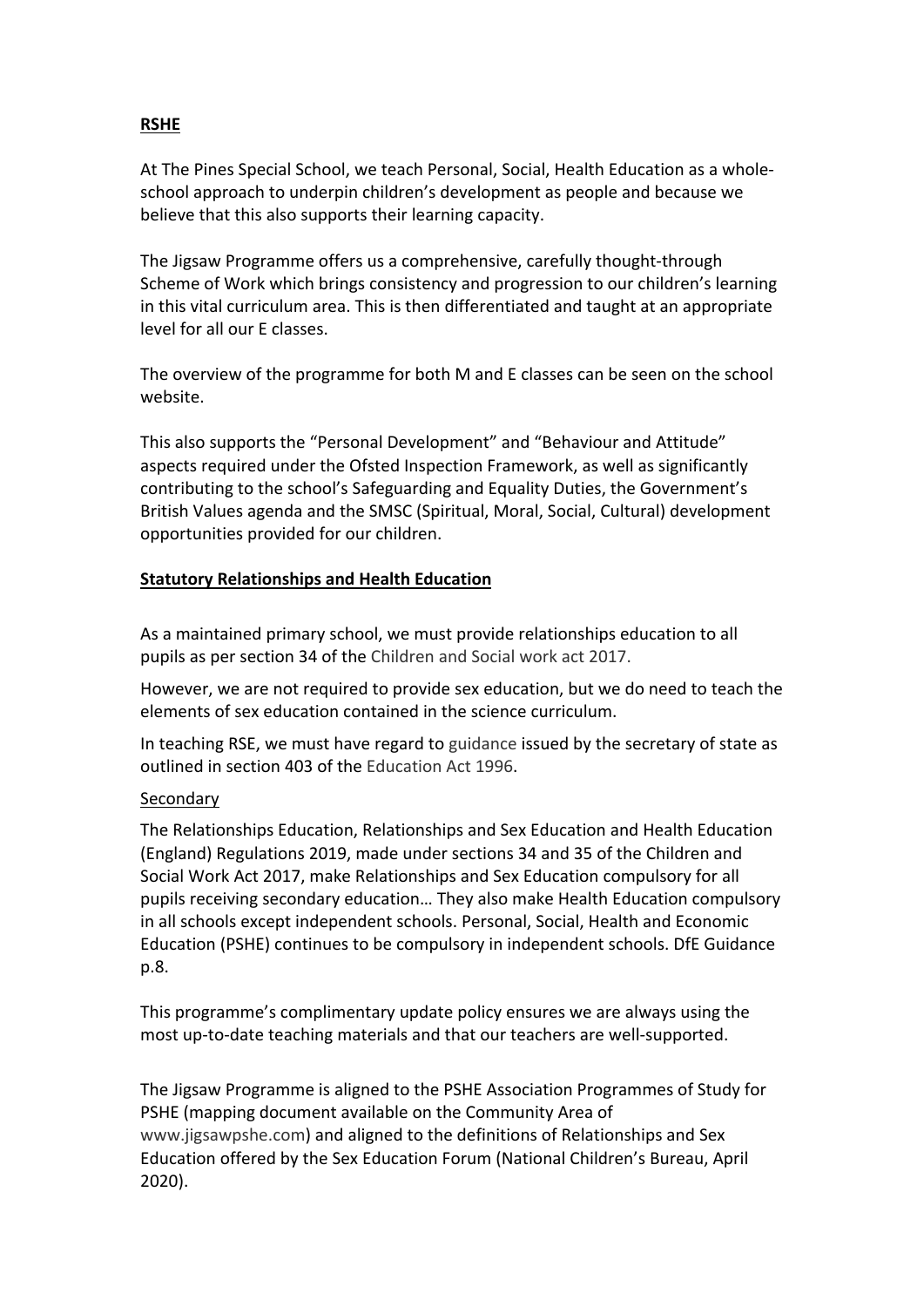## **What do we teach and when do we teach it?**

As The Pines is an all through school, Jigsaw covers all areas of PSHE including statutory Relationships and Health Education. The table below gives the learning theme of each of the six Puzzles (units) and these are taught across the school; the learning deepens and broadens every year.

| Term                            | <b>Puzzle (Unit)</b>             | Content                                                                                                                                          |  |
|---------------------------------|----------------------------------|--------------------------------------------------------------------------------------------------------------------------------------------------|--|
| <b>Autumn</b><br>$\mathbf{1}$ : | Being Me in<br>My World          | Includes understanding my own identity and how I fit<br>well in the class, school and global community.<br>Jigsaw Charter established.           |  |
| Autumn<br>2:                    | Celebrating<br><b>Difference</b> | Includes anti-bullying (cyber and homophobic<br>bullying included) and understanding                                                             |  |
| Spring 1:                       | Dreams and<br>Goals              | Includes goal setting, aspirations, who do I want to<br>become and what would I like to do for work and to<br>contribute to society              |  |
| Spring 2:                       | <b>Healthy Me</b>                | Includes drugs and alcohol education, self-esteem<br>and confidence as well as healthy lifestyle choices,<br>sleep, nutrition, rest and exercise |  |
| Summer<br>$\mathbf{1}$ :        | Relationships                    | Includes understanding friendship, family and other<br>relationships, conflict resolution and communication<br>skills, bereavement and loss      |  |
| <b>Summer</b><br>2:             | Changing Me                      | Includes Relationships and Sex Education in the<br>context of coping positively with change                                                      |  |

At The Pines Special School we allocate 50 minutes to PSHE each week in M classes in order to teach the RSHE knowledge and skills in a developmental appropriate way for the individual class. For the E classes this will differ depending on the class. These explicit lessons are reinforced and enhanced in many ways:

- assemblies and collective worship,
- praise and reward system,
- Learning Charter,
- through relationships student to student, adult to student and adult to adult across the school.
- We aim to 'live' what is learnt and apply it to everyday situations in the school community.
- Class tutors/ a dedicated PSHE Team deliver the weekly lessons.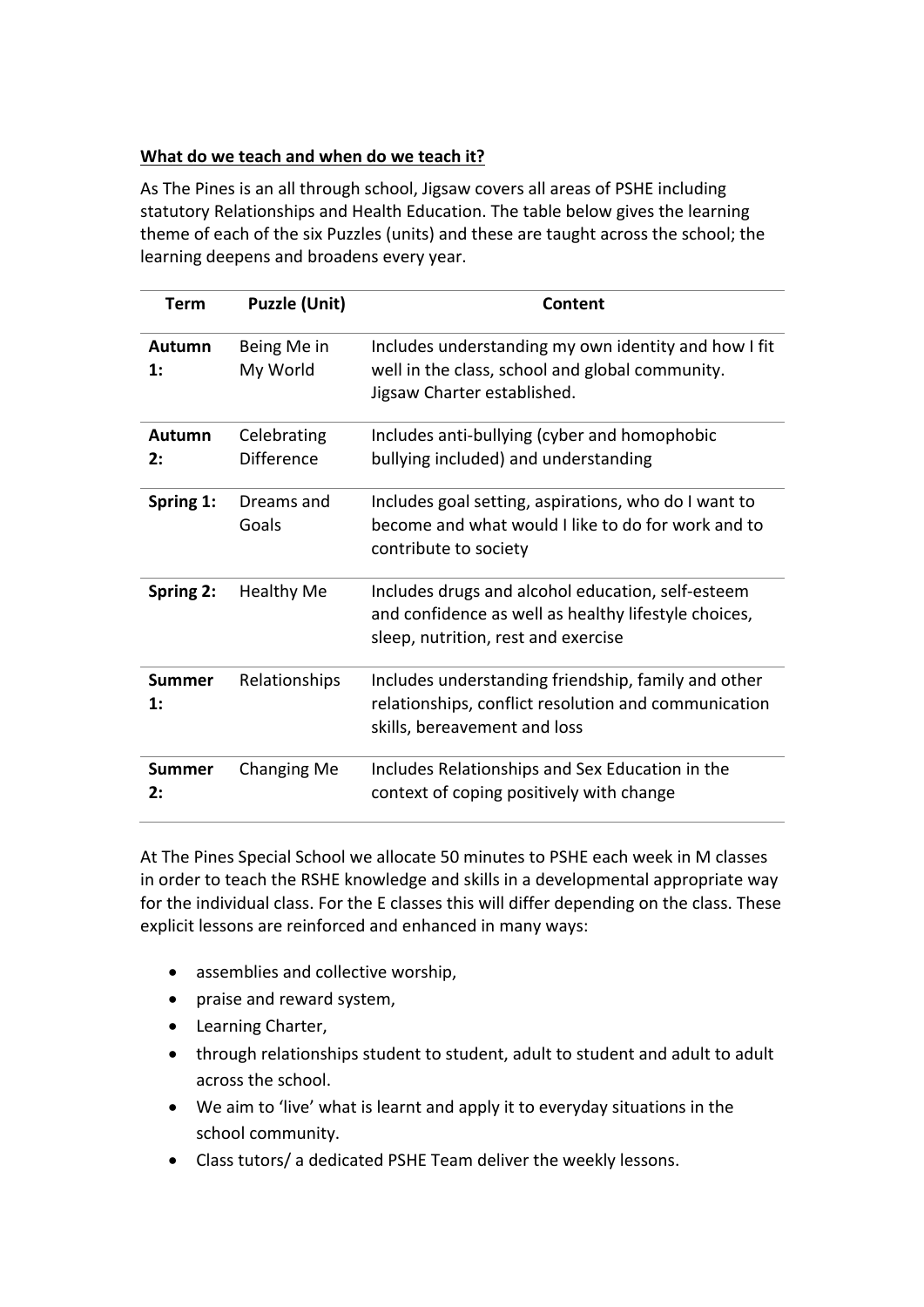- Each class has a timetabled slot each week.
- Loud mouth theatre- secondary

#### **Relationships Education**

Relationships Education in primary schools will cover the following:

- Families and people who care for me
- Caring friendships
- Respectful relationships
- Online relationships
- Being safe

The way the Jigsaw Programme covers these is explained in the mapping document: It is important to explain that whilst the Relationships Puzzle (unit) in Jigsaw covers most of the statutory Relationships Education, some of the outcomes are also taught elsewhere in Jigsaw e.g., the Celebrating Difference Puzzle helps children appreciate that there are many types of family composition and that each is important to the children involved. This holistic approach ensures the learning is reinforced through the year and across the curriculum.

At The Pines we have decided that due to the developmental ages of our children we will be adapting the Jigsaw scheme work in the "changing me" jigsaw piece to take this into account. There for the jigsaw pieces will be moved up 1 year. E.G year 2 will do the year 1 jigsaw piece for "changing me".

#### Secondary

The aim of RSE is to give young people the information they need to help them develop healthy, nurturing relationships of all kinds, not just intimate relationships. It should enable them to know what a healthy relationship looks like…it should also cover contraception, developing intimate relationships and resisting pressure to have sex (and not applying pressure). It should teach what is acceptable and unacceptable behaviour in relationships…

Effective RSE also supports people, throughout life, to develop safe, fulfilling and healthy sexual relationships, at the appropriate time.

RSE should provide clear progression from what is taught in primary school in Relationships Education.

It is important to explain that whilst the Relationships Puzzle (unit) in Jigsaw covers most of the statutory Relationships Education, the Changing Me Puzzle covers much of the Sex Education and the Healthy Me Puzzle covers much of the Health Education, some of the outcomes are also taught elsewhere in Jigsaw. This holistic approach ensures the learning is reinforced through the year and across the curriculum.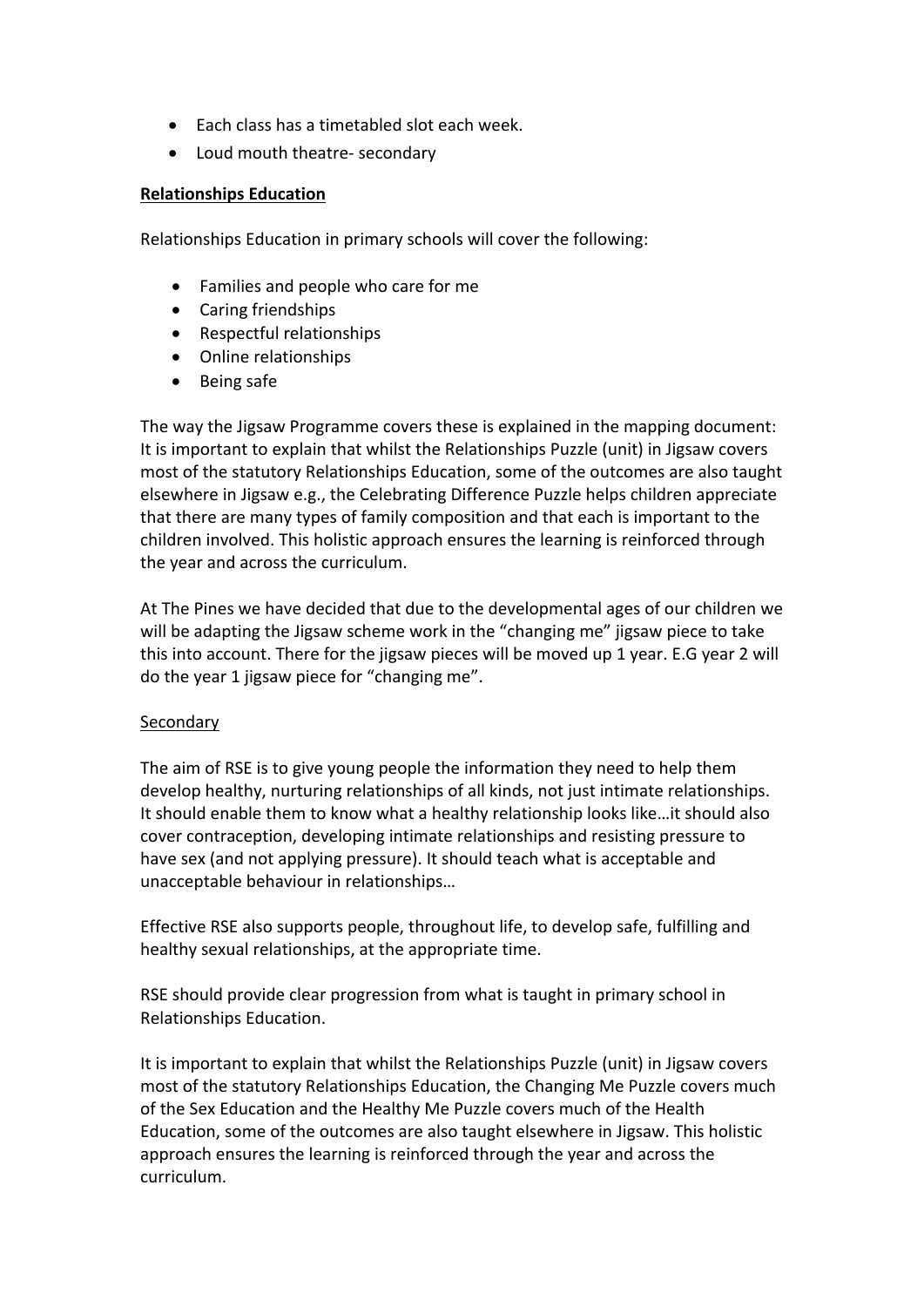#### **Health Education**

Health Education in primary schools will cover: the following topics:

- Mental wellbeing
- Internet safety and harms
- Physical health and fitness
- Healthy eating
- Drugs, alcohol and tobacco
- Health and prevention
- Basic First Aid
- Changing adolescent body

The way the Jigsaw Programme covers these is explained in the mapping document: Jigsaw 3-11 and Statutory Relationships and Health Education. It is important to explain that whilst the Healthy Me Puzzle (unit) in Jigsaw covers most of the statutory Health Education, some of the outcomes are taught elsewhere in Jigsaw e.g., emotional and mental health is nurtured every lesson through the Calm me time, social skills are grown every lesson through the Connect us activity and respect is enhanced through the use of the Jigsaw Charter.

Also, teaching children about puberty is now a statutory requirement which sits within the Health Education part of the DfE guidance within the 'Changing adolescent body' strand, and in Jigsaw this is taught as part of the Changing Me Puzzle (unit). Again, the mapping document transparently shows how the Jigsaw whole-school approach spirals the learning and meets all statutory requirements and more.

## Secondary

It is important to explain that whilst the Healthy Me Puzzle (unit) in Jigsaw covers most of the statutory Health Education, some of the outcomes are taught elsewhere in Jigsaw, e.g. emotional and mental health is nurtured every lesson through mindfulness practice and respect is enhanced through the use of the Jigsaw Charter.

Again, the mapping document shows transparently how the Jigsaw whole-school approach spirals the learning and meets all statutory requirements and more.

#### **Sex Education**

The DfE Guidance 2019 (p.23) recommends that all primary schools 'have a sex education programme tailored to the age and the physical and emotional maturity of the pupils. Here at The Pines, we will be doing this through the jigsaw scheme of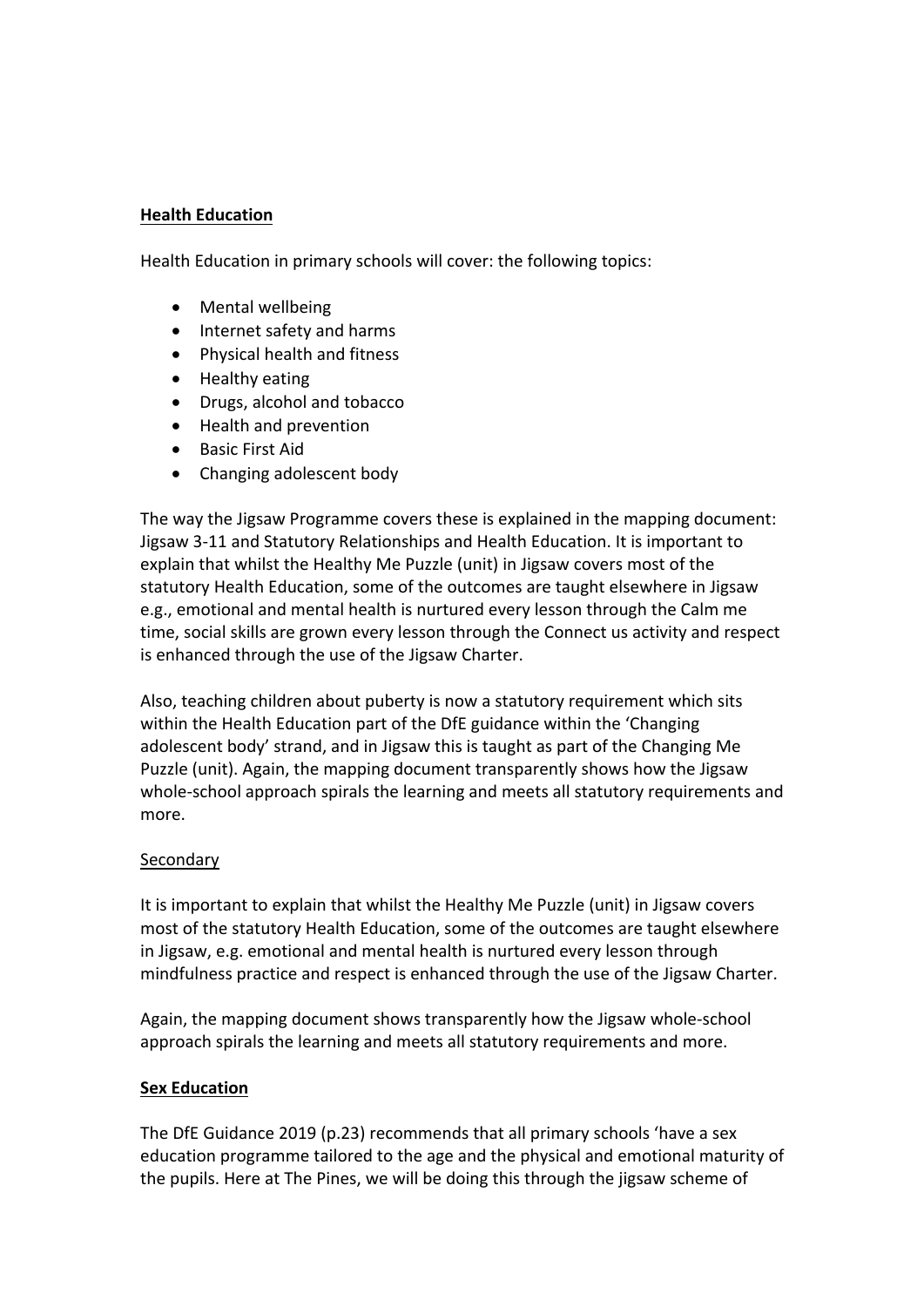work. The students are taught in mixed sex groups and for certain elements of the programme when appropriate it will be taught to single sex. Individual tuition may be necessary for children that need the support when it arises.

Thought the jigsaw scheme of work is will ensure that both boys and girls are prepared for the changes that adolescence brings and – drawing on knowledge of the human life cycle set out in the national curriculum for science - how a baby is conceived and born'. At The Pines Special School, we believe children should understand the facts about human reproduction before they leave primary school.

At the Pines we are defining Sex and Relationship Education as "The lifelong learning about physical, moral and emotional development. It is about the understanding and importance of stable and loving relationships, respect, love and care. It is also about the teaching of sex, sexuality and sexual health." We intend to teach this through sex education lessons as well as science lessons.

#### Secondary

The DfE Guidance 2019 integrates Relationships and Sex Education at secondary school level.

Most of the DfE outcomes relating to Sex Education sit withing the 'Intimate and sexual relationships, including sexual health' section of the guidance and include aspects like:

- the facts about reproductive health...
- the facts about the full range of contraceptive choices ...
- how the different sexually transmitted infections (STIs), including HIV/AIDS, are transmitted…
- how to get further advice...
- consent and the law

#### **Parents' right to request their child be excused from Sex Education**

Parents have the right to request that their child be withdrawn from some or all of sex education delivered as part of statutory Relationships and Sex Education" (DfE Guidance p.17).

… except in exceptional circumstances, the school should respect the parents' request to withdraw the child, up to and until three terms before the child turns 16. After that point, if the child wishes to receive sex education rather than be withdrawn, the school should make arrangements to provide the child with sex education during one of those Terms". (DfE Guidance pages 17/18).

At The Pines School, puberty is taught as a statutory requirement of Health Education and covered by our Jigsaw PSHE Programme in the 'Changing Me' Puzzle (unit). We conclude that sex education refers to Human Reproduction, and therefore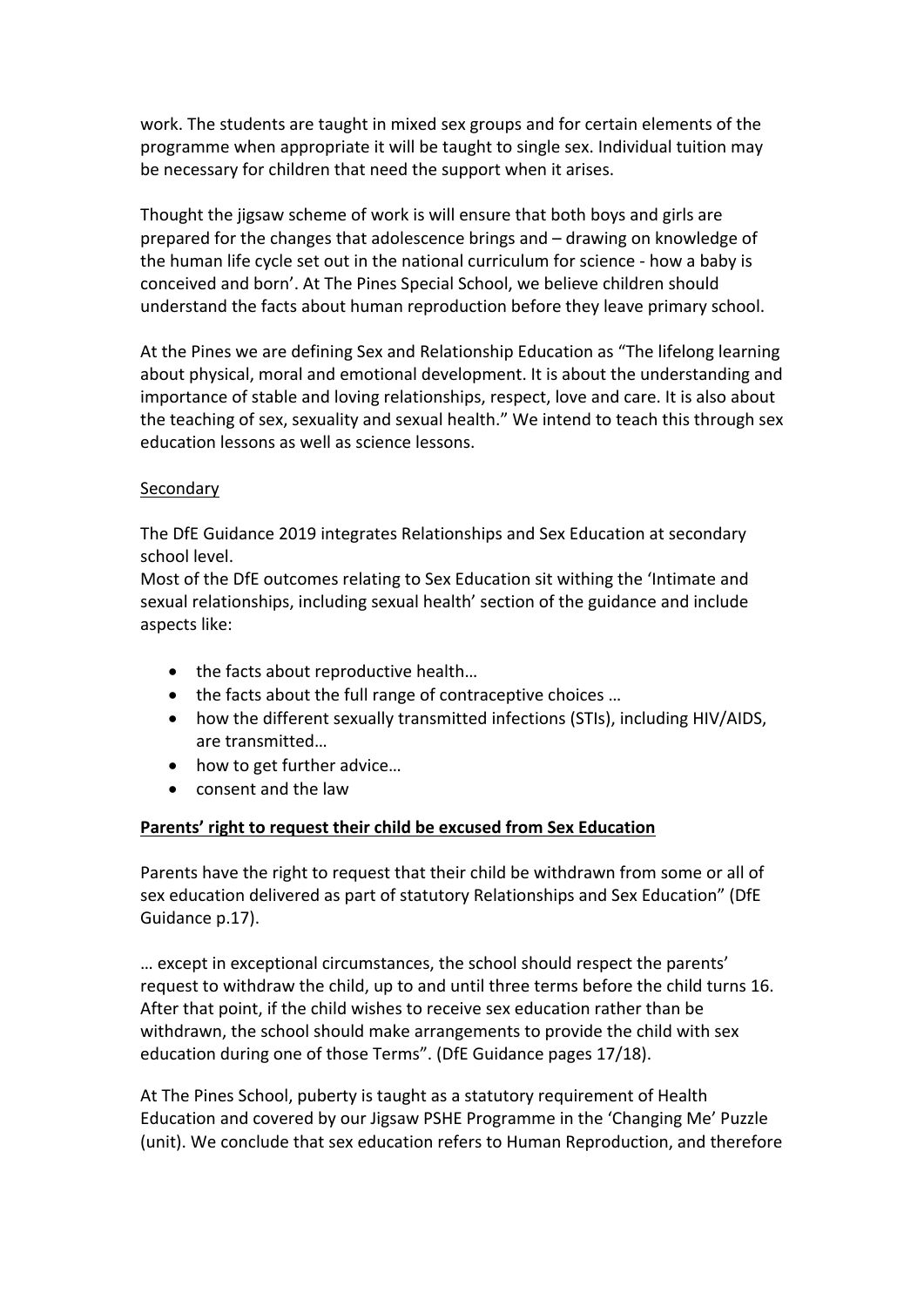inform parents of their right to request their child be withdrawn from the PSHE lessons that explicitly teach this i.e., the Jigsaw Changing Me Puzzle (unit) e.g.

Year 5, Lesson 2 (Having a baby) Year 6 Lesson 4 (Conception) Year 7, Lesson 4 (Conception, birth)

The school will inform parents of this right by a letter sent out by the school. Sent out in the Spring Term before the Changing Me Puzzle is taught. Should parents wish to discuss withdrawing their child from Sex Education, they are advised to contact the school and ask to speak to the class teacher or the child Phase leader.

| Key stage   | <b>Phase Leader</b> |
|-------------|---------------------|
| <b>EYFS</b> | Mrs Gathercole      |
| Key Stage 1 | Mrs Gathercole      |
| Key Stage 2 | Mrs McCormick       |
| Key Stage 3 | Mr Lawrence         |
| Key Stage 4 | Mr Lawrence         |

#### **Key stage 4 – E classes**

Once the children at The Pines enter into key stage 4 for PSHE and they are in a E class lessons will be based around the ASDAN personal progress qualification. Which has a wide curriculum based including independent living skills, personal development, community participation and preparation for work.

#### **Monitoring and Review**

The Curriculum Committee of the governing body monitors this policy on an annual basis. This committee reports its findings and recommendations to the full governing body, as necessary, if the policy needs modification. The Curriculum Committee gives serious consideration to any comments from parents about the PSHE (RSHE) programme and makes a record of all such comments. Governors scrutinise and ratify teaching materials to check they are in accordance with the school's ethos.

## **Equality**

## **This policy will inform the school's Equalities Plan.**

The DfE Guidance 2019 (p. 15) states, "Schools should ensure that the needs of all pupils are appropriately met, and that all pupils understand the importance of equality and respect. Schools must ensure they comply with the relevant provisions of the Equality Act 2010 under which sexual orientation and gender reassignment are amongst the protected characteristics…